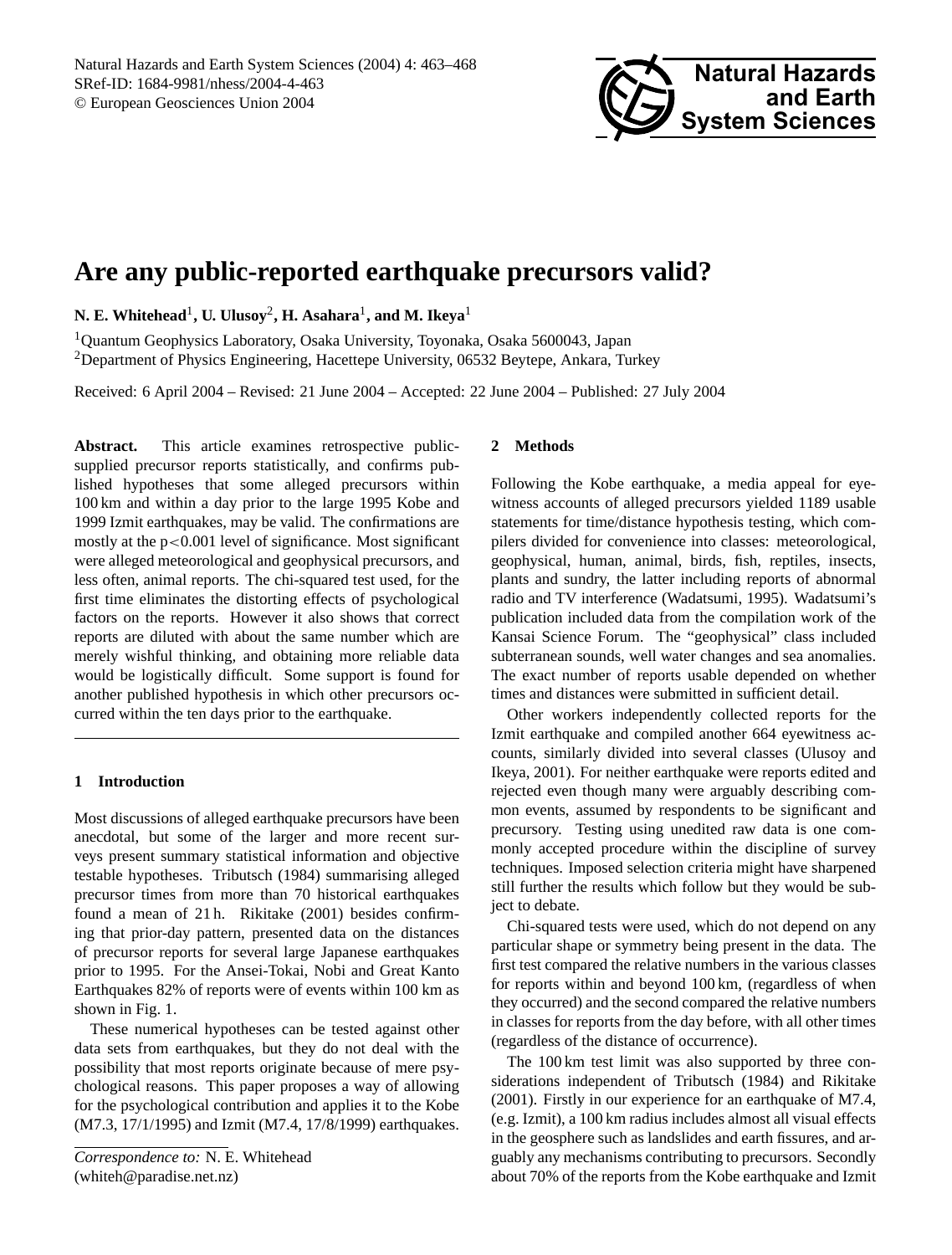|                | Observed $\langle 101 \text{ km} \rangle$ | Expected for $>100 \text{ km}$ Observed $>100 \text{ km}$ |       | Chisquared |
|----------------|-------------------------------------------|-----------------------------------------------------------|-------|------------|
| Meteorological | 120                                       | 54.35                                                     | 62    | 1.075      |
| Geophysical    | 65                                        | 29.44                                                     | 17    | 0.856      |
| Animals        | 242                                       | 109.61                                                    | 112   | 0.051      |
| Electronic     | 30                                        | 13.58                                                     | 16    | 0.427      |
| Totals:        | 457                                       | 207                                                       | 207   | 2.411      |
|                |                                           |                                                           | $p =$ | 0.146      |

**Table 1.** Chi-squared distance analysis for Izmit earthquake reports (all precursor times combined).

**Table 2.** Chi-squared analysis of Izmit earthquake data for test distance of 90 km.

|                | Observed $\langle 91 \text{ km} \rangle$ | Expected for $>90 \text{ km}$ Observed $>90 \text{ km}$ |      | Chisquared             |
|----------------|------------------------------------------|---------------------------------------------------------|------|------------------------|
| Animals        | 145                                      | 174.4                                                   | 209  | 4.94                   |
| Meteorological | 82                                       | 83.4                                                    | 100  | 0.024                  |
| Geophysical    | 59                                       | 19.2                                                    | 23   | 82.60                  |
| Electronic     | 16                                       | 25.02                                                   | 30   | 3.26                   |
| Totals:        | 302                                      | 302                                                     | 362  | 90.83                  |
|                |                                          |                                                         | $p=$ | $1.45 \times 10^{-19}$ |





**Fig. 1.** Distribution of precursor reports. Distances from epicentre (from data in Rikitake, 2001).

earthquake were from 100 km or less and it was undesirable to decrease the statistical power of the chi-squared test by making the test distance larger and further unbalancing the ratio of reports from inside and outside 100 km. Thirdly data from an independent survey on disturbed sleep patterns in the Kobe-Osaka region before the earthquake (Ikeya, in preparation,  $2003<sup>1</sup>$ ) suggested a cut-off for any effect at 100 km.

There were two similar null hypotheses for the test. The first was that the proportion of the number of reports in different classes was merely due to psychological invention, and would not differ regardless of distance of reported precursor before the earthquake. The second was similarly that the proportion of the number of reports in different classes was

merely due to psychological invention, and would not differ regardless of the time of reported precursors before the earthquake. Significant deviations would indicate the presence of possible precursors (though possibly diluted by mistaken reports).

There are no surveys which have specifically checked the null hypotheses. However if meteorological etc. conditions for a range of days before an earthquake are similar, it seems reasonable that the proportions of reports in different classes should be similar. Similarly if the conditions are similar over a range of distances, it seems reasonable that proportions of reports in different classes should be similar.

Following the main statistical tests, it was possible to explore the data and it will be shown that this provided further evidence that the null hypotheses were reasonable.

The basic assumption of uniformity with distance was violated for the Kobe region for one class of reports about fish, because most reports from more than 50 km away were inland, and could not furnish fish observations. The effects of this factor were checked.

There was a large anticyclone over the survey areas in both countries during the earthquake period giving relatively stable and uniform weather for hundreds of kilometres, supporting the idea of constant conditions inside and outside the test distance.

Report classes for the chi-squared test were combined if necessary to achieve minimum frequencies per cell of 4. Calculations used Excel spreadsheets including the function CHITEST for calculating chi-squared significance probabilities. Reports were rare events from large media audiences, hence they are a classic case of Poisson statistics, i.e. the errors on numbers of reports in Tables 1–5 which follow, are the square root of the numbers, hence relatively small,

<sup>&</sup>lt;sup>1</sup>Ikeya, M.: Sleep patterns before Kobe earthquake, in Earthquake Precursors, Kerala, India, 2005.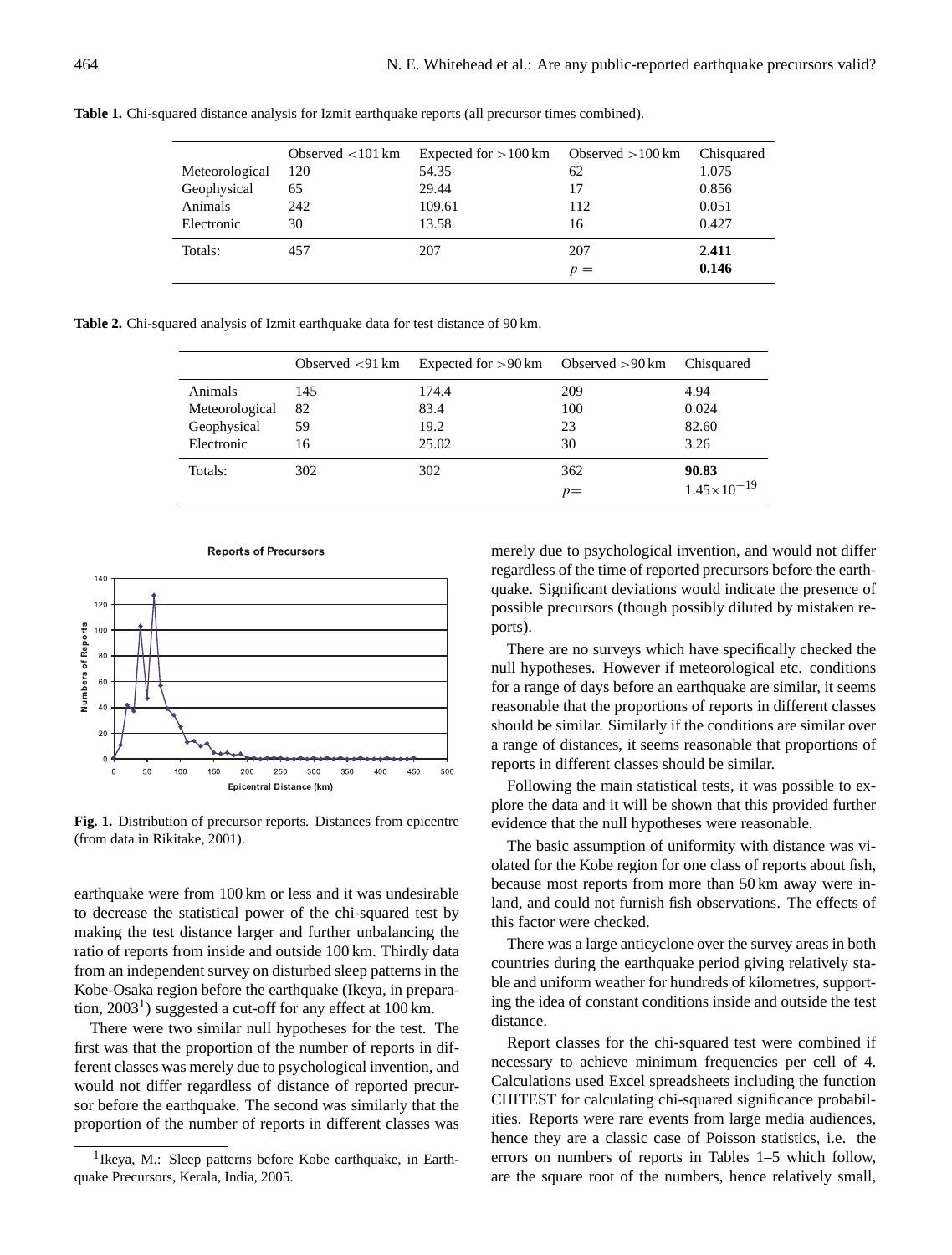|                | Observed, Aug 16 | Observed $\langle$ Aug 16 | Expected for Aug 16 | Chisquared             |
|----------------|------------------|---------------------------|---------------------|------------------------|
| Meteorological | 55               | 37                        | 21.82               | 50.45                  |
| Geophysical    | 12               | 66                        | 38.92               | 18.62                  |
| Animals        | 63               | 118                       | 69.58               | 0.624                  |
| Electronic     | 8                | 13                        | 7.66                | 0.014                  |
| Sums           | 138              | 234                       | 138                 | 69.71                  |
|                |                  |                           | $p=$                | $4.91 \times 10^{-15}$ |

**Table 3.** Izmit earthquake chi-squared time test.

meaning relative proportions in the absence of precursors should be moderately stable. Chi-squared tests presented later similarly indicate that proportions in the classes would not fluctuate wildly under identical resampling. The special strength of the chi-squared technique is that since it looks at relative proportions in different classes it does not matter if absolute report numbers differ with distance.

#### **3 Results and discussion**

# 3.1 Izmit earthquake

### 3.1.1 Izmit earthquake: distance analysis

The first chi-squared tests used the Izmit earthquake data with the results shown in Table 1. Expected values for reports at >100 km were calculated by proportion from data at <100 km. Similar calculations for expected values were performed for Tables 2–6. Where the figure "<101 km" occurs it means distances of 100 km and below. Where ">100 km" occurs it means distances of 101 km and above.

Please note that classifications cannot be the same for all tables, because it was necessary to combine some classifications to achieve the minimum report numbers necessary for a valid chi-squared test

The Chi-squared result of 0.146 for the four classes was not significant at the p=0.05 level. We therefore cannot reject the null hypothesis that the two distance classes are the same, i.e. no effect of the earthquake has been reported.

Subsequent investigation of how chi-squared changed with distance showed that the choice of 100 km as a test distance was not quite optimum for this set of data. It would have been dramatically more significant to choose 90 km instead, which is a rather small change from 100 km. For a test distance of 90 km the chi-squared value increased to a very high 91  $(p=1\times10^{-19})$ . Choosing a variety of test distances showed that at 90 km and below, highly significant chi-squared values were obtained and at 100 km and above, non-significant values of chi-squared were obtained. The results are shown in graphical form in Fig. 2.

For 100 km and above, low chi-squared values result and this shows the null hypothesis is reasonable. Above 100 km proportions in report classes do not differ from each other with change in distance. Distances below 90 km are dramatically different. However to follow good statistical practice,

Izmit earthquake, Distance dependence, all times combined



**Fig. 2.** Change of chi-squared with distance (Izmit earthquake data). The ordinate here and in later Figs. 3–4 is the reciprocal of the significance level for each chi-squared value.

in which test hypotheses should be selected beforehand and not altered part way through, we are forced to use the 100 km test distance on the Kobe earthquake data also.

The detailed figures and chisquared test for the revised distance of 90 km are in Table 2.

The high chi-squared result in Table 2 was overwhelmingly caused by a relatively much greater number of reports of unusual sea phenomena ("geophysical") from within 90 km, specifically "death waves", mini-tsunamis well known in the area as alleged precursors of large earthquakes, which in this case caused well documented damage above usual tide limits.

## 3.1.2 Izmit earthquake: time analysis

A test for precursor reports on the last day before the Izmit earthquake (Table 3), combining appropriate data, gave a chisquared of 69.7 (p=14.9×10<sup>-15</sup>) which is highly significant and supported the hypothesis that reports from the day before the earthquake contain precursors. Meteorological and geophysical reports gave the largest contribution to the chisquared result.

## 3.1.3 Earlier precursors

A subsidiary testable hypothesis in Rikitake (2001) was that other precursors might exist in significant numbers, back to a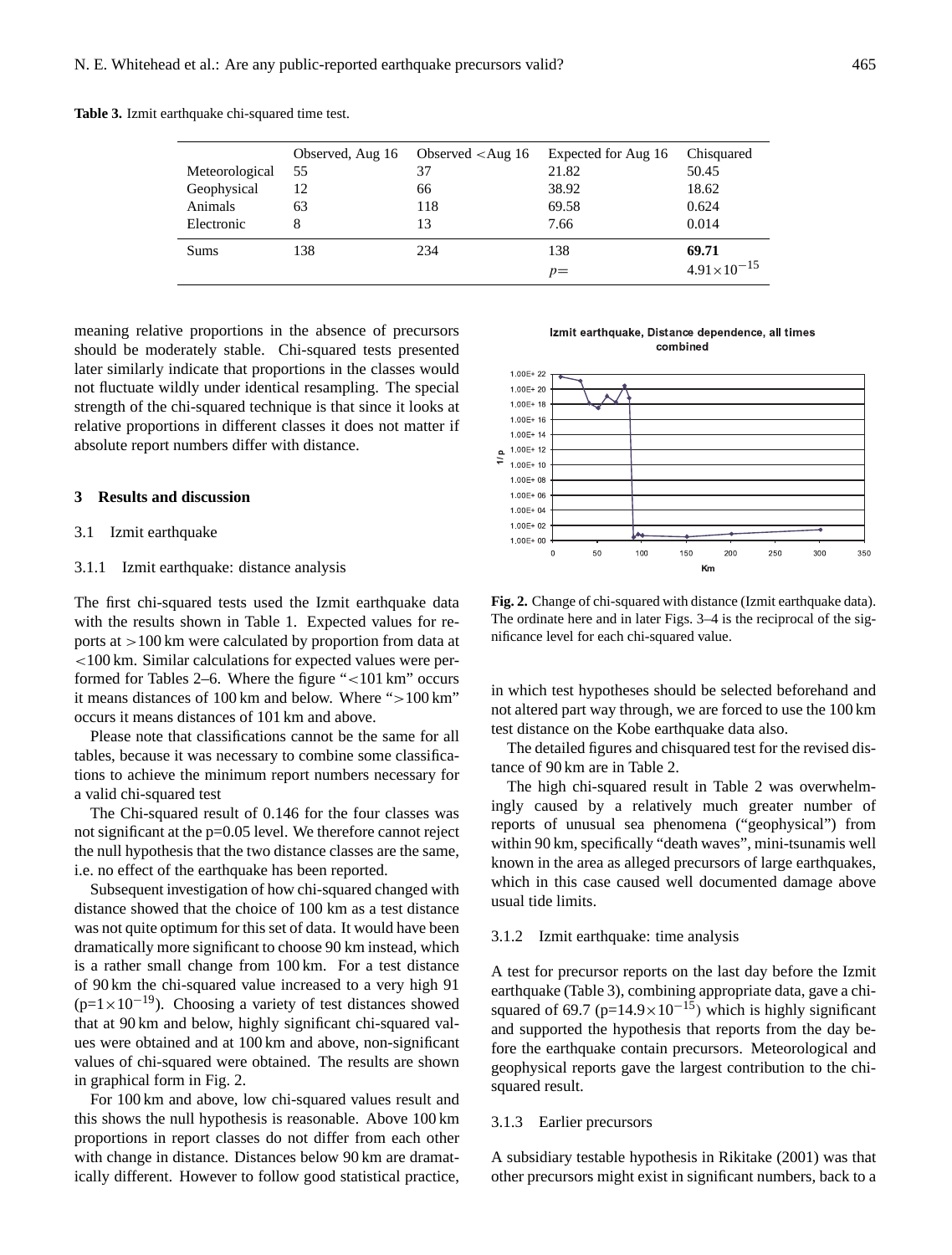



**Fig. 3.** Change of chi-squared with precursor time (Izmit earthquake).

limit of ten days before the earthquake. To test this, the data for the previous day were divided into smaller time classes and each was compared with all other times. The results are in Fig. 3 and show that the point of most significance is outstandingly 1–7 day so Rikitake's hypothesis was confirmed for the Izmit earthquake. The reason is again the death waves, but meteorological phenomena were also even more important (see Table 3), and these consisted mainly of various unusual colours and lights seen in the sky.

#### 3.2 Kobe earthquake

## 3.2.1 Kobe earthquake: distance analysis

Following the Izmit earthquake calculations, the hypotheses were tested against the Kobe earthquake data which existed in slightly more detailed classes than the Izmit earthquake data. The data used for testing the distance hypothesis are in Table 4.

This very high chi-squared of 117, is consistent with real precursors for a distance of 100 km. It is mainly accounted for by a very large number of meteorological reports, but Table 4 shows they are from outside 100 km rather than inside 100 km. This seemed at first to disprove a hypothesis which says the phenomena are inside 100 km, but when the original reports were re-read, this is not so. The reports from outside 100 km were of unusual cloud patterns (mainly out-of-season towering cumulus) occurring within 100 km, which could not be seen inside 100 km because the observers were right underneath. Probably these reports should have been reclassified as reports from inside 100 km. This means there were indeed statistically significant occurrences within 100 km.

Two other distance tests were possible given the classification of the data, and the three were all highly significant because of excess meteorological reports: <50 km Chi-squared  $103$  (p=2×10<sup>-19</sup>), <100 km chi-squared 117 (p=1x10<sup>-23</sup>) and  $\lt$  200 km, chi-squared 90 (p=1 $\times$ 10<sup>-16</sup>). This test shows within its limited range, that 100 km was optimum, but more detailed classes were not possible due to lack of information in the database. There appeared to be significant contribu-

Kobe earthquake, Precursor Times, All Distances



**Fig. 4.** Change of chi-squared with precursor time (Kobe earthquake). There are no data for 11 January.

tions to chi-squared from excess animal, bird and similar reports at  $<$ 100 km.

## 3.2.2 Kobe earthquake: time analysis

The Kobe earthquake data were available mostly in daily time divisions and were not always strictly identical with the Izmit earthquake data. The data from the day before the earthquake were compared with all other prior data as shown in Table 5 below.

The chi-squared value of 29.7 ( $p=5\times10^{-4}$ ) is high, confirming the hypothesis that the day before the earthquake contains significant precursors. Alleged electronic precursors within the "sundry" class predominate.

## 3.2.3 Kobe earthquake: earlier possible precursors

The results of testing the 10-day hypothesis of Rikitake (2001) are below in Table 6, and Fig. 4, including an extra point i.e. 1–6 January 1995, to complete coverage of January.

The figure shows a peak on 9 January 1995 with chisquared of 13.0 (p= $3.0 \times 10^{-4}$ ). Re-reading the original reports shows this peak is due to an excess of meteorological reports on the 9 January which are absent on the 16 January. Agreeing with Rikitake's hypothesis, there is indeed a second alleged precursor peak within the previous 10 days (the small peak on 14 January is only marginally significant). The above results were confirmed by data from December (not shown) in which no significant chi-squared results were found. So 9 January and 16 January were anomalous but no other day right back to the beginning of December.

Only two days out of the six weeks before the Kobe Earthquake are anomalous. For all the other days the proportions of reports in the various classes remain similar. This supports the null hypothesis that the proportions will not usually change with time before an earthquake.

The high number of precursors on 9 January 1995 coincides with abnormal electrical activity in the atmosphere (TV interference etc.) as reported by others (Wadatsumi, 1995; Nagao et al., 2002).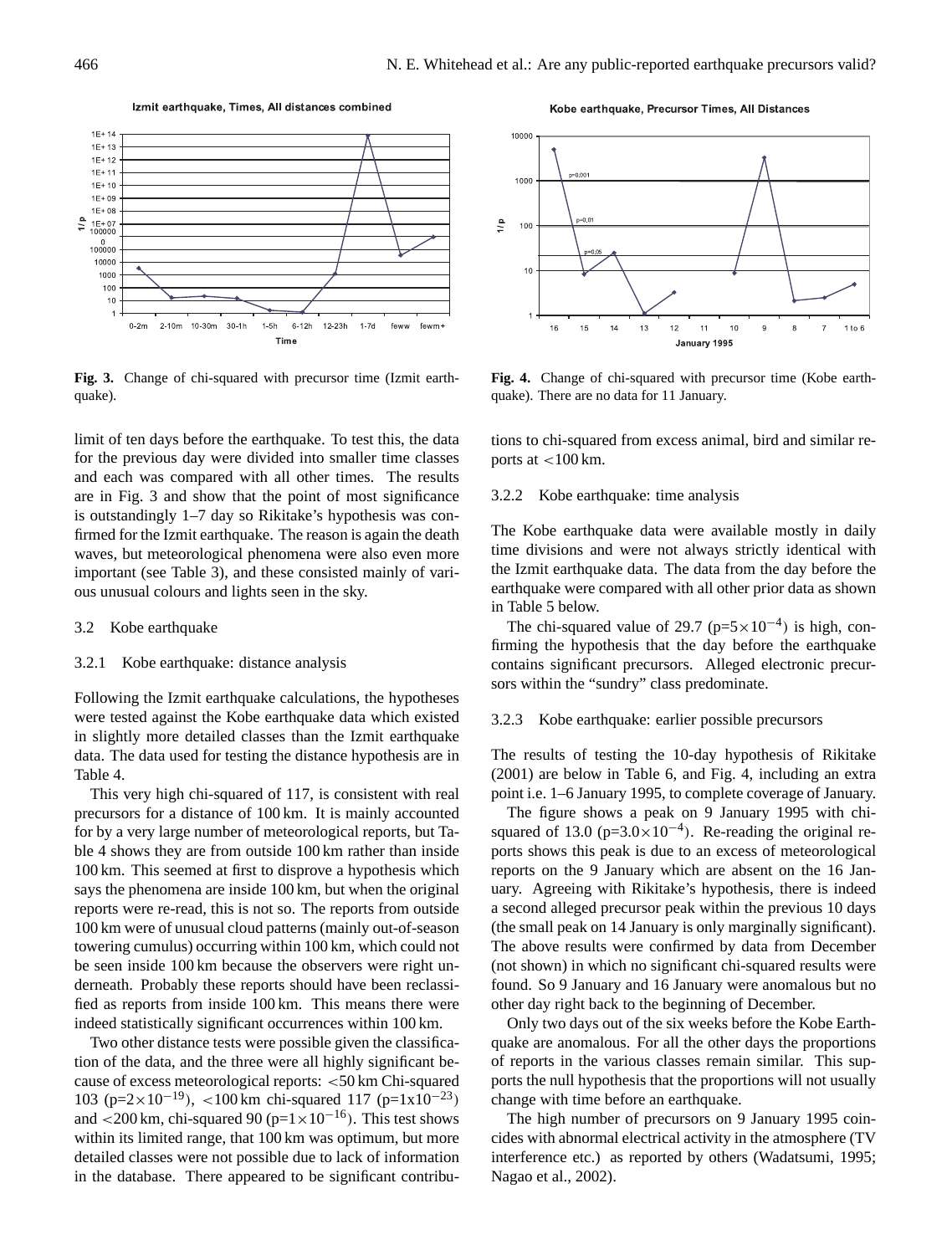|                | Observed $\langle 101 \text{ km} \rangle$ | Observed $>100$ km | Expected for $>100 \text{ km}$ | Chi-squared          |
|----------------|-------------------------------------------|--------------------|--------------------------------|----------------------|
| Meteorological | 249                                       | 85                 | 31.9                           | 88                   |
| Geophysical    | 89                                        | 9                  | 11.4                           | 0.5                  |
| Human          | 69                                        | 6                  | 8.8                            | 0.9                  |
| Animal         | 261                                       | 16                 | 33.4                           | 9.0                  |
| Bird           | 213                                       | 12                 | 27.2                           | 8.5                  |
| Sundry*        | 173                                       |                    | 22.2                           | 10.0                 |
| Totals:        | 1054                                      | 135                | 135                            | 117                  |
|                |                                           |                    | $p=$                           | $8.88\times10^{-24}$ |

**Table 4.** Chi-squared analysis for possible distance effects connected with the Kobe earthquake.

**Table 5.** Chi-squared analysis for 16 January 1995. Alleged precursors for the Kobe Earthquake.

|                | Observed, Jan $16^{th}$ | Observed Earlier data | Expected Earlier data | Chi-squared |
|----------------|-------------------------|-----------------------|-----------------------|-------------|
| Meteorological | 138                     | 116                   | 124.1                 | 0.54        |
| Geophysical    | 38                      | 33                    | 34.2                  | 0.042       |
| Human          | 35                      | 15                    | 31.5                  | 8.64        |
| Animal         | 104                     | 86                    | 93.6                  | 0.61        |
| <b>Birds</b>   | 102                     | 103                   | 91.8                  | 1.37        |
| Fish           | 34                      | 28                    | 30.6                  | 0.22        |
| Reptiles       | 5                       | 7                     | 4.5                   | 1.39        |
| Fish+Plants    | 14                      | 21                    | 12.6                  | 5.6         |
| Sundry         | 19                      | 31                    | 17.1                  | 11.3        |
| Sum:           | 489                     | 440                   | 440                   | 29.7        |
|                |                         |                       | $p=$                  | 0.000489    |

\* This comprised reports involving fish, reptiles, insects, plants and electronic anomalies.

## 3.3 Psychological contribution

The proportion of reports between classes mostly does not differ for various large distances or times away from the earthquake occurrence and we assume that this distribution is due to psychological invention, that is, a preference for thinking some particular types of event are more likely to be precursors than others. This seems to depend on different national psychological characteristics. For the Kobe earthquake (e.g. Table 5) the order of report popularity was Meteorological > Birds > Animals, however for the Izmit earthquake (Table 3) it was Animals (including birds) > Geophysical > Meteorological. Detailed reasons for this ordering would be interesting to discuss but are beyond the scope of this paper.

Generally the reports consist of the ones due to psychological invention and the ones on actual precursors. The number of reports for the precursors is found by subtracting the expected psychological numbers from the total number of reports. Thus in Table 5, under "Sundry", there should be 13 precursors because in the total of 31 "observed", the "expected" 17 reports are taken to be of psychological origin. An examination of all the tables shows that the largest ratio between observed and expected results is 2–3. This means that even for the most significant results 30–50% are of psychological origin and 50–70% are precursors.

**Table 6.** Chi-squared analysis of alleged precursor dates for the Kobe earthquake.

| Date tested | Chi-squared          | Significance Level       |
|-------------|----------------------|--------------------------|
| 16 January  | 31.8                 | $P = 2.0 \times 10^{-4}$ |
| 15 January  | 14.1                 | $P=0.12$                 |
| 14 January  | 17.5                 | $P=0.041$                |
| 13 January  | 3.9                  | $P=0.92$                 |
| 12 January  | 2.5                  | $P=0.29$                 |
| 11 January  | Insufficient reports |                          |
| 10 January  | 14.4                 | $P=0.11$                 |
| 9 January   | 13.0                 | $P = 3.0 \times 10^{-4}$ |
| 8 January   | 1.3                  | $P=0.48$                 |
| 7 January   | 3.8                  | $P=0.39$                 |
| 1–6 January | 7.3                  | $P=0.20$                 |
|             |                      |                          |

## **4 Conclusion**

This work has found statistical evidence for an excess of precursors reported the day before the Izmit and Kobe earthquakes, and for a radius of 90 km, implying that real precursors exist. There is good support from both Izmit and Kobe earthquakes for the subsidiary hypothesis that additional significant precursors may exist in the preceding 10 days. The numerical hypotheses in Tributsch (1984) and Rikitake (2001) are thus mostly confirmed.